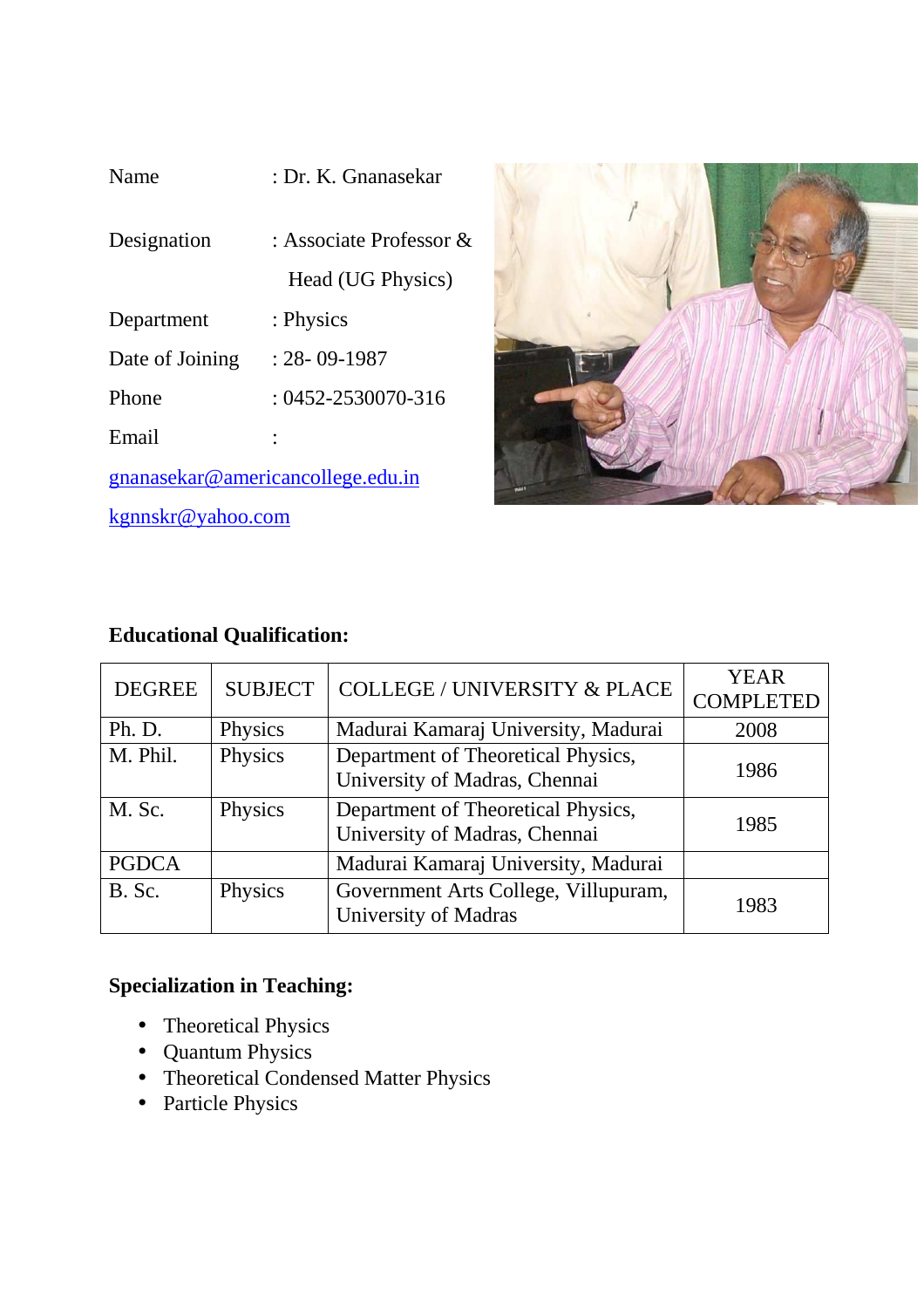## **Specialization in Research:**

• Spin Transport and Spintronics related phenomena in Nanostructures

### **Research Interest:**

- Theoretical Condensed Matter Physics
- Quantum Principles of Biological Systems
- Quantum Computers & Quantum Information Processing
- Adaptive Optics

# **List of Research Papers Published in International Journals:**

- 1. **Spin polaron in a quantum dot of the diluted magnetic semiconductors**, Gnanasekar K and Navaneethakrishnan K, MODERN PHYSICS LETTERS B **18** (10), 419-426 (2004). https://doi.org/10.1142/S0217984904006962
- 2. **Spin-polarized resonant tunneling in double-barrier structures,** Gnanasekar K and Navaneethakrishnan K, PHYSICA E-LOW-DIMENSIONAL SYSTEMS & NANOSTRUCTURES **28** (3), 328- 332 (2005). https://doi.org/10.1016/j.physe.2005.04.002
- 3. **Spin-polarized electron transport through a non-magnetic double barrier semiconductor heterostructure**, Gnanasekar K and Navaneethakrishnan K, PHYSICS LETTERS A **341** (5-6), 495-503 (2005). https://doi.org/10.1016/j.physleta.2005.03.089
- **4. Binding energy of impurity states in a parabolic quantum dot in a strong magnetic field,**

Peter AJ, Gnanasekar K and Navaneethakrishnan K, PHYSICA STATUS SOLIDI B-BASIC SOLID STATE PHYSICS **242** (12), 2480-2488 (2005). https://doi.org/10.1002/pssb.200440087

**5. Spin-polarized hole transport through a diluted magnetic semiconductor heterostructure with magnetic field modulations,**  Gnanasekar K and Navaneethakrishnan K, EUROPHYSICS LETTERS, **73** (5), 786-792 (2006). https://doi.org/10.1209/epl/i2005-10456-8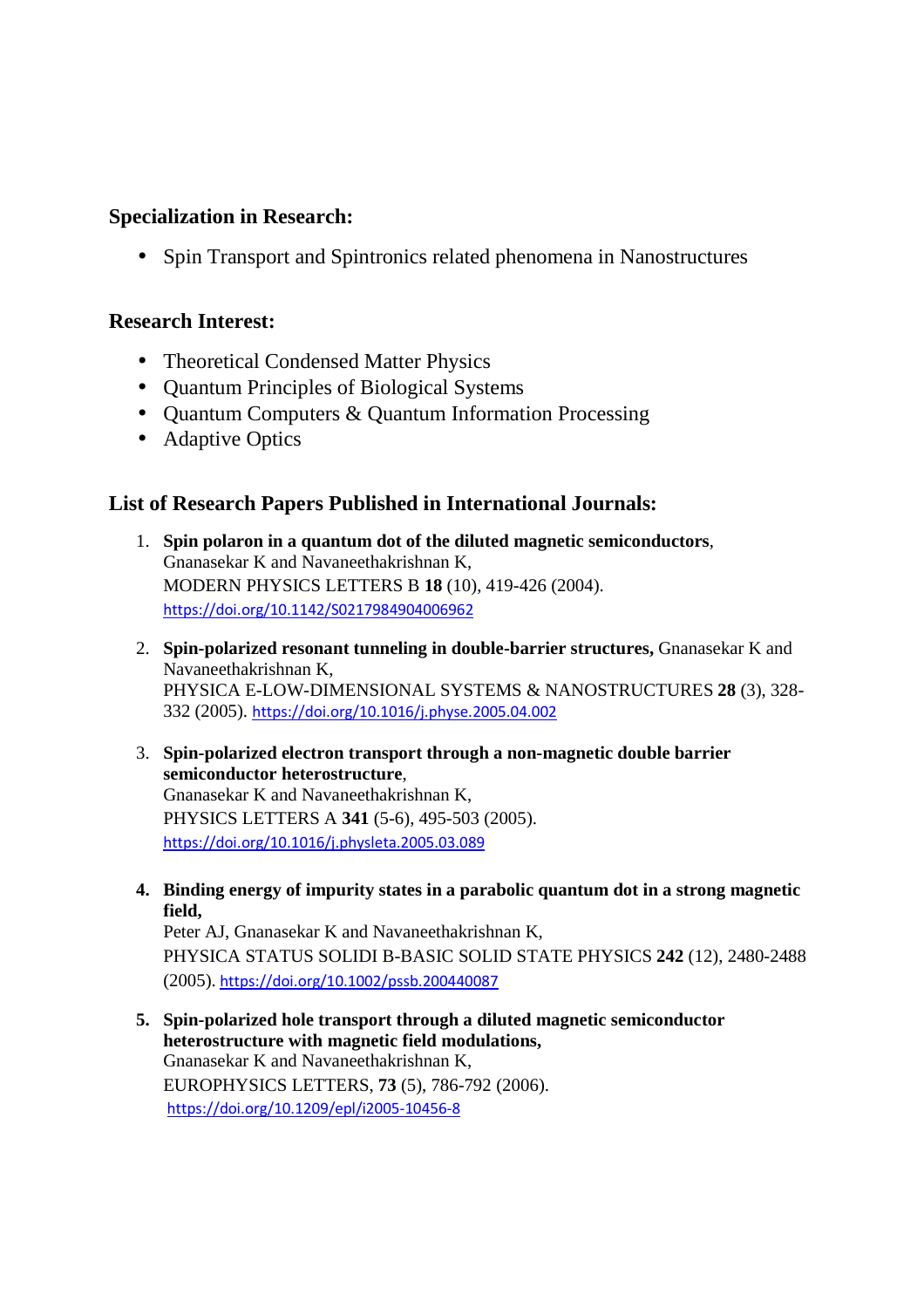- 6. **Effects of Rashba spin-orbit interaction on spin-dependent resonant tunneling in ZnSe/Zn1-xMnxSe multilayer heterostructures,** Gnanasekar K and Navaneethakrishnan K, PHYSICA E-LOW-DIMENSIONAL SYSTEMS & NANOSTRUCTURES, **35**, 103-109 (2006). https://doi.org/10.1016/j.physe.2006.06.012
- 7. **Combined effects of electric and magnetic fields on confined donor states in a diluted magnetic semiconductor parabolic quantum dot,** Peter AJ, Gnanasekar K and Navaneethakrishnan K, EUROPEAN PHYSICAL JOURNAL B, **53**, 283-288 (2006). https://doi.org/10.1140/epjb/e2006-00392-5
- 8. **Spin-polarized transport through a time-periodic non-magnetic semiconductor heterostructure,** Gnanasekar K and Navaneethakrishnan K, EUROPEAN PHYSICAL JOURNAL B, **53**, 455-461 (2006). https://doi.org/10.1140/epjb/e2006-00404-6
- 9. **Electrically Tunable 'Renormalization' of s-d Exchange Interaction in a Diluted Magnetic Semiconductor Quantum Dot,** Gnanasekar K and Navaneethakrishnan K, INTERNATIONAL JOURNAL OF NANOSCIENCE, **6**, 71-76 (2007). https://doi.org/10.1142/S0219581X07004961
- **10. Synthesis and structural, magnetic characterization of Zn(Mn)O diluted magnetic semiconductor**  Aruna Ramachandran, P. Kalaivanan, and K. Gnanasekar **Superlattices and Microstructures 52** (2012) 1020–1025 https://doi.org/10.1016/j.spmi.2012.08.004
- **11. Effect of negative electric field on spin-dependent tunneling in double barrier semiconductor heterostructures**  L. Bruno Chandrasekar, K. Gnanasekar, M. Karunakaran, and R. Chandramohan **Current Applied Physics 15, 1421-1427 (2015) ISSN: 1567-1739 Imp. Fac.: 2.058**  https://doi.org/10.1016/j.cap.2015.08.005
- 12. **Effect of 'Al' concentration on spin-dependent resonant tunnelling in InAs/Ga1−yAlyAs symmetrical double-barrier heterostructures** L. Bruno Chandrasekar, K. Gnanasekar, M. Karunakaran, and R. Chandramohan **Bull. Mater. Sci., 39, 1435–1440 (2016) ISSN: 0250-4707 Imp. Fac. 0.925**  https://doi.org/10.1007/s12034-016-1299-3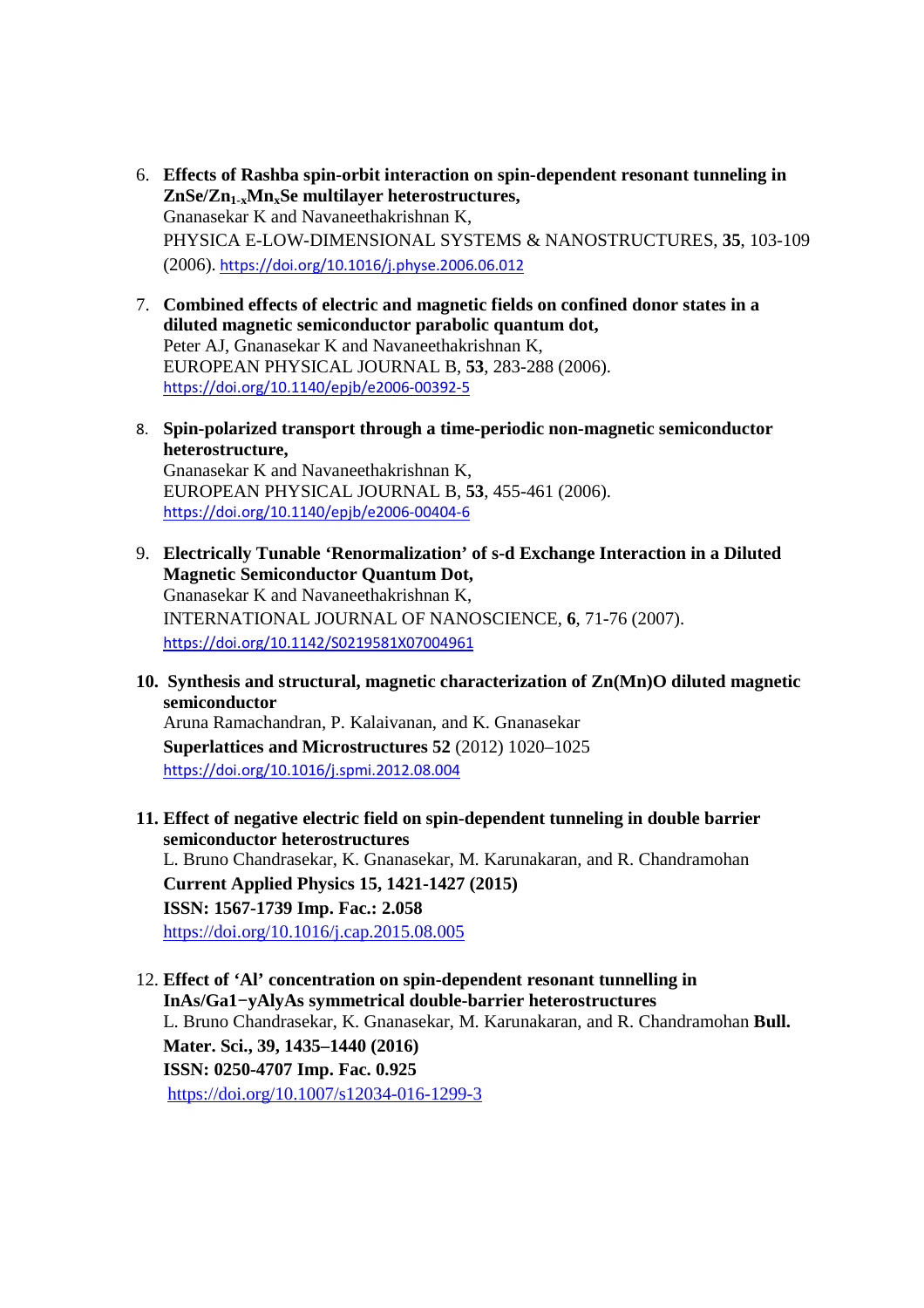- **13. Effect of barrier width on Spin dependent tunneling in Asymmetrical double barrier semiconductor heterostyructures**  L. Bruno Chandrasekar, K. Gnanasekar, M. Karunakaran, and R. Chandramohan **Journal of Nanoengineering and Nanomanufacturing 6 (3), 175-179 (2016) ISSN:2157-9326**  https://doi.org/10.1166/jnan.2016.1290
- 14. **Effect of magnetic filed on spin-dependent hole transport through a type-I Cd1 <sup>x</sup>MnxTe / CdTe double barrier heterostructure** L. Bruno Chandrasekar, K. Gnanasekar, M. Karunakaran, and R. Chandramohan **Eur. Phys. J. Plus, 132 (6), 279(2017) ISSN: 2190-5444 Imp. Fac.: 2.240**  https://doi.org/10.1140/epjp/i2017-11542-5
- 15. **Quantum Approach to Economic Phenomena**, K. Gnanasekar, **ROOTS International Journal of Multidisciplinary Researches (UGC Approved Journal J. No. 48991), Vol. 4, Spl. Issue 1, December, 2017, ISSN: 2349-8684.**
- **16. Effect of the δ-potential on spin-dependent electron tunneling in double barrier semiconductor heterostructure LB Chandrasekar, K Gnanasekar, M Karunakaran -** Superlattices and Microstructures**, 118, 319-323 (2018) ISSN: 0749-6036 Imp. Fac.: 2.099**  https://doi.org/10.1016/j.spmi.2018.03.069
- **17. Spin-dependent tunneling of light and heavy holes with electric and magnetic fields**  LB Chandrasekar, M Karunakaran, K Gnanasekar - **Journal of Semiconductors**, **39(11), 112001, 2018**

https://doi.org/10.1088/1674-4926/39/11/112001

**18. Spin-resonant tunneling in CdTe/Cd1-xMnxTe double-barrier heterostructures with zero external field** 

R. Dilber Pushpitha, L. Bruno Chandrasekar, J. Thirumali, K. Gnanasekar, R. Chandramohan **- Physica E: Low-dimensional Systems and Nanostructures, 107, 187- 195, 2019** 

https://doi.org/10.1016/j.physe.2018.11.017

#### **19. Spin-Dependent Electron Tunneling in ZnSe/Zn1−xMnxSe Heterostructures with Double δ-Potentials**

L. Bruno Chandrasekar, M Karunakaran, K Gnanasekar - **Commun. Theor. Phys.**, **71 (3), 339–343, 2019** 

https://doi.org/10.1088/0253-6102/71/3/339